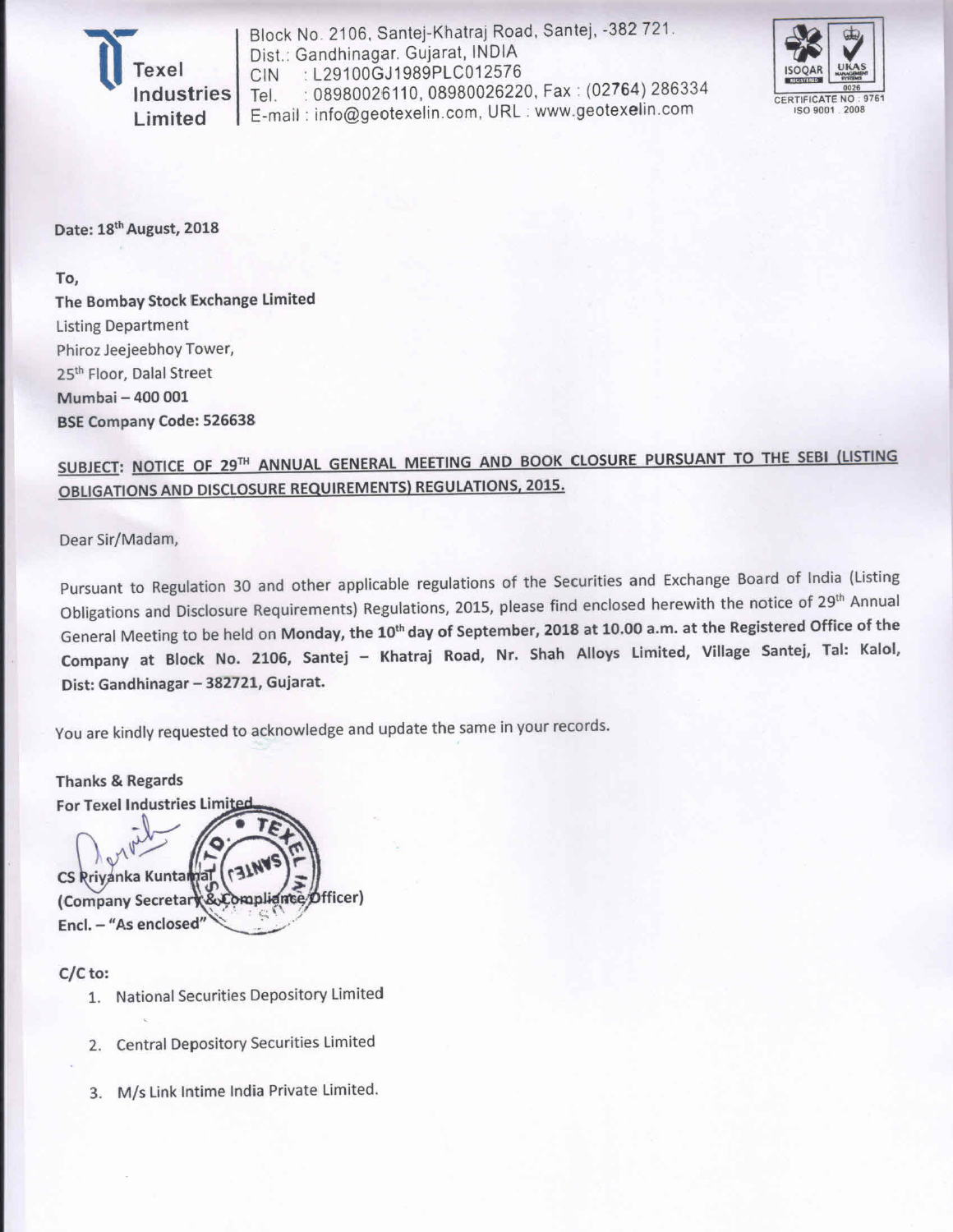

## **NOTICE OF 29th ANNUAL GENERAL MEETING**

NOTICE is hereby given that the **29th**Annual General Meeting of the Members of **TEXEL INDUSTRIES LIMITED** will be held on **Monday, the**  10<sup>th</sup> day of September, 2018 at 10.00 a.m. at the Registered Office of the Company at Block No. 2106, Santej - Khatraj Road, Nr. Shah Alloys Limited, Village Santej, Tal: Kalol, Dist: Gandhinagar - 382721, Gujarat, to transact the following business:

## **ORDINARY BUSINESS:**

## **Item No. 01: Adoption of Audited Financial Statements -**

To receive, consider and adopt the Audited Financial Statements of the Company for the Financial Year ended on 31<sup>st</sup> March, 2018 and the Reports of the Board of Directors and the Auditors thereon.

## **Item No. 02: Re-Appointment of Director-**

To appoint a Director in the place of **Mr. Naresh Ramniklal Mehta (DIN: 02888018)**, who retires by rotation in terms of Section 152(6) of the Companies Act, 2013 and, being eligible, offers himself for re-appointment.

 **For and on behalf of the Board**

**Sd/- (Mr. Shailesh Ramniklal Mehta)** Place : Mumbai **Managing Director Date : 31st July, 2018 DIN - 01457666**

## **Registered Office:**

Block No. 2106, Santej - Khatraj Road, Nr. Shah Alloys Limited, Village Santej, Tal: Kalol, Dist: Gandhinagar - 382721, Gujarat **Tel:** +91 8980026110, 8980026220 **CIN:** L29100GJ1989PLC012576 **Website: www.geotexelin.com**

## **Email: finance@geotexelin.com**

## **NOTES:**

- **1. A MEMBER ENTITLED TO ATTEND AND VOTE AT THE MEETING IS ENTITLED TO APPOINT A PROXY OR WHERE THAT IS ALLOWED, ONE OR MORE PROXIES, TO ATTEND AND VOTE INSTEAD OF HIMSELF AND THE PROXY NEED NOT BE A MEMBER OF THE COMPANY.**
- **2.** THE PROXY FORM DULY COMPLETED AND SIGNED SHOULD REACH THE COMPANY'S REGISTERED OFFICE EITHER IN PERSON OR THROUGH POST NOT LATER THAN 48 HOURS BEFORE THE COMMENCEMENT OF THE MEETING.
- **3.** A person can act as a proxy on behalf of members not exceeding fifty (50) and holding in the aggregate not more than 10% of the total share capital of the Company carrying voting rights. A member holding more than 10% of the total share capital of the Company carrying voting rights may appoint a single person as proxy and such person shall not act as proxy for any other person or shareholder.
- 4. Details as required, pursuant to Regulations 26(4) and 36(3) of the SEBI (Listing Obligations and Disclosure Requirements) Regulations, 2015 ("Listing Regulations") and Secretarial Standard on General in respect of the Directors seeking re-appointment at the AGM are provided Annexure-A of this Notice. Requisite declarations have been received from the Directors seeking re-appointment. The Independent Directors of the Company have been appointed for a term of 5 years in accordance with the relevant provisions of the Companies Act, 2013 and are not eligible to retire by rotation.
- **5. In accordance with the amendments to Regulation 40 of Listing Regulations, the Securities and Exchange Board of India (SEBI) has revised the provisions relating to transfer of listed securities and has decided that requests for effecting transfer of listed securities shall not be processed unless the securities are held in dematerialized form with a Depository. This measure is aimed at curbing fraud and manipulation risk in physical transfer of securities by unscrupulous entities. Transfer of securities only in demat form will improve ease, facilitate convenience and ensure safety of transactions for investors.**

 Members holding shares in physical form are requested to convert their holding(s) to dematerialized form to eliminate all risks associated with physical shares.

6. Members of the Company had approved the appointment of **M/s. Sunil Poddar & Company, Chartered Accountants, Ahmedabad** as the Statutory Auditors at the 28<sup>th</sup> AGM of the Company which is valid till the Conclusion of 33<sup>rd</sup> AGM of the Company. In accordance with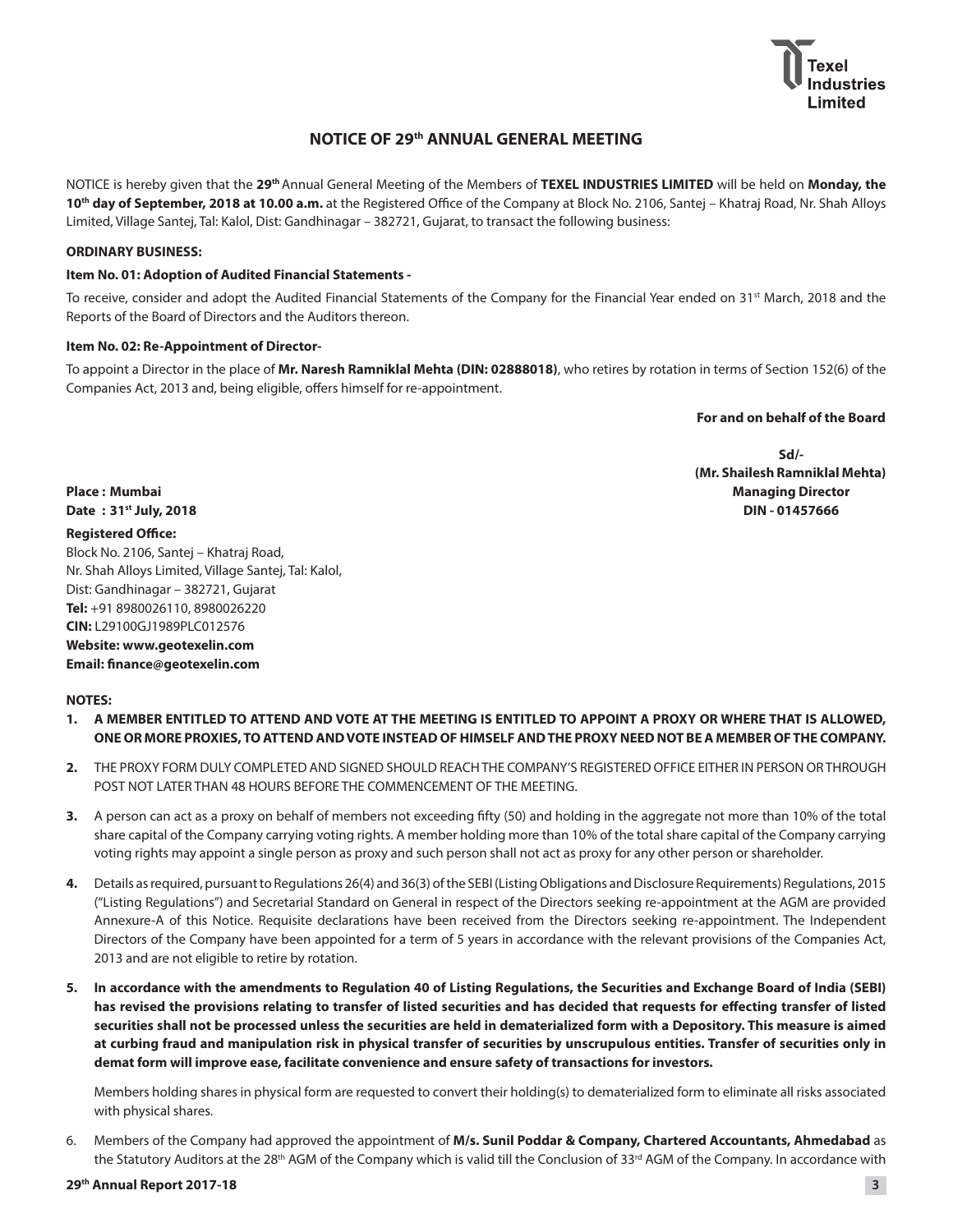the Companies Amendment Act, 2017, enforced on 7<sup>th</sup> May, 2018 by Ministry of Corporate Affairs, the appointment of Statutory Auditors is not required to be ratified at every AGM.

- **7.** Corporate members intending to send their authorised representative to attend the Meeting are requested to ensure that the authorised representative carries a certified copy of the Board Resolution, Power of Attorney or such other valid writings, authorising them to attend and vote on their behalf at the Meeting.
- 8. In case of joint holders attending the meeting, only such joint holders who are higher in the order of the names will be entitled to vote.
- **9.** Members/proxies/authorised representatives are requested to bring the duly filled Attendance Slip enclosed herewith to attend the meeting.
- 10. The Register of Members and Share Transfer Books of the Company will be closed from Tuesday, 4<sup>th</sup> September, 2018 to Monday, **10th September, 2018** (both days inclusive) for the purpose of the Annual General Meeting (AGM) for the Financial Year 2017-18.
	- Members holding shares in electronic form are requested to intimate immediately any change in their address or any other changes with regard to their Identity proof to their Depository Participants with whom they are maintaining their demat accounts.
	- Members holding shares in physical form are requested to advise any change in their address or any other changes with regard to their Identity proof mandates immediately to the Company / M/s. Link Intime India Private Limited (RTA of the Company) at the Following address quoting reference of the Registered Folio Number;

## **M/s Link Intime India Private Limited**

 $5<sup>th</sup>$  Floor, 506 to 508, Amarnath Business Centre - 1 (ABC-1),

Beside Gala Business Centre, Nr. St. Xavier's College Corner,

Off C G Road, Ellisbridge, Ahmedabad - 380006.

**Phone –** (079) 2646 5179/86/87

## **Email -** ahmedabad@linkintime.co.in

- **11.** Relevant documents referred to in the Notice and the accompanying Statement are open for inspection by the Members at the Registered Office of the Company during business hours on all working days, up to the date of the Annual General Meeting.
- **12.** Members desirous of getting any information on the Annual Accounts, at the Annual General Meeting, are requested to write their queries and send atleast 7 days before the Annual General Meeting so as to enable the Management to keep the information ready at the meeting.
- **13.** As per the provisions of the Companies Act, 2013, facility for making nomination is available to the Members in respect of the shares held by them. Nomination forms SH-13 can be obtained from the Company's Registrar and Transfer Agents by Members holding shares in physical form. Members holding shares in electronic form may obtain Nomination forms from their respective Depository Participant(s).
- 14. To support the 'Green Initiative' the Members who have not registered their e-mail addresses are requested to register the same with M/s. Link Intime India Private Limited /Depository Participant(s).
- **15.** For the convenience of the Members and for proper conduct of the Meeting, entry to the place of the Meeting will be regulated by the Attendance Slip, annexed to the Proxy Form. Members/ Proxies are requested to bring the attendance slip duly filled in and to affix their signature at the place provided on the Attendance Slip and hand it over at the counters at the venue.
- **16.** Members are requested to incorporate their Folio Number in the Attendance Slip/Proxy Form, for easier identification of attendance at the Meeting.
- **17.** Members are requested to bring their copy of Annual Report at the Meeting as an austerity measure.
- 18. The Company has designated an exclusive Email ID:-"invrelations@geotexelin.com" for redressal of shareholders'/Investors complaints/ grievances. In case of any queries, complaints/grievances, kindly write to the above mentioned email address.
- **19.** If any of the members are holding shares in the same name or in the same order of names, under different folios, then members are requested to notify the same to the Registrar and Share Transfer Agent for consolidation of their shareholding into a single folio.
- 20. A Route map showing directions to reach the venue of the 29<sup>th</sup> Annual General Meeting is drawn on last page of this annual report as per the requirement of the Secretarial Standards -2 on "General Meeting".

## **Updation of Members' details:**

The Securities and Exchange Board of India (SEBI) vide its circular dated 20<sup>th</sup> April, 2018 has mandated registration of Permanent Account Number (PAN) and Bank Account Details for all the securities holders. Members holding shares in physical form are therefore, requested to submit their PAN and Bank Account Details to M/s Link Intime India Private Limited, RTA of the Company, by sending a duly signed letter along with self-attested copy of PAN Card and original cancelled cheque. The original cancelled cheque should bear the name of the Member. In the alternative Members are requested to submit a copy of bank passbook / statement attested by the bank. Members holding shares in demat form are requested to submit the aforesaid information to their respective Depository Participant.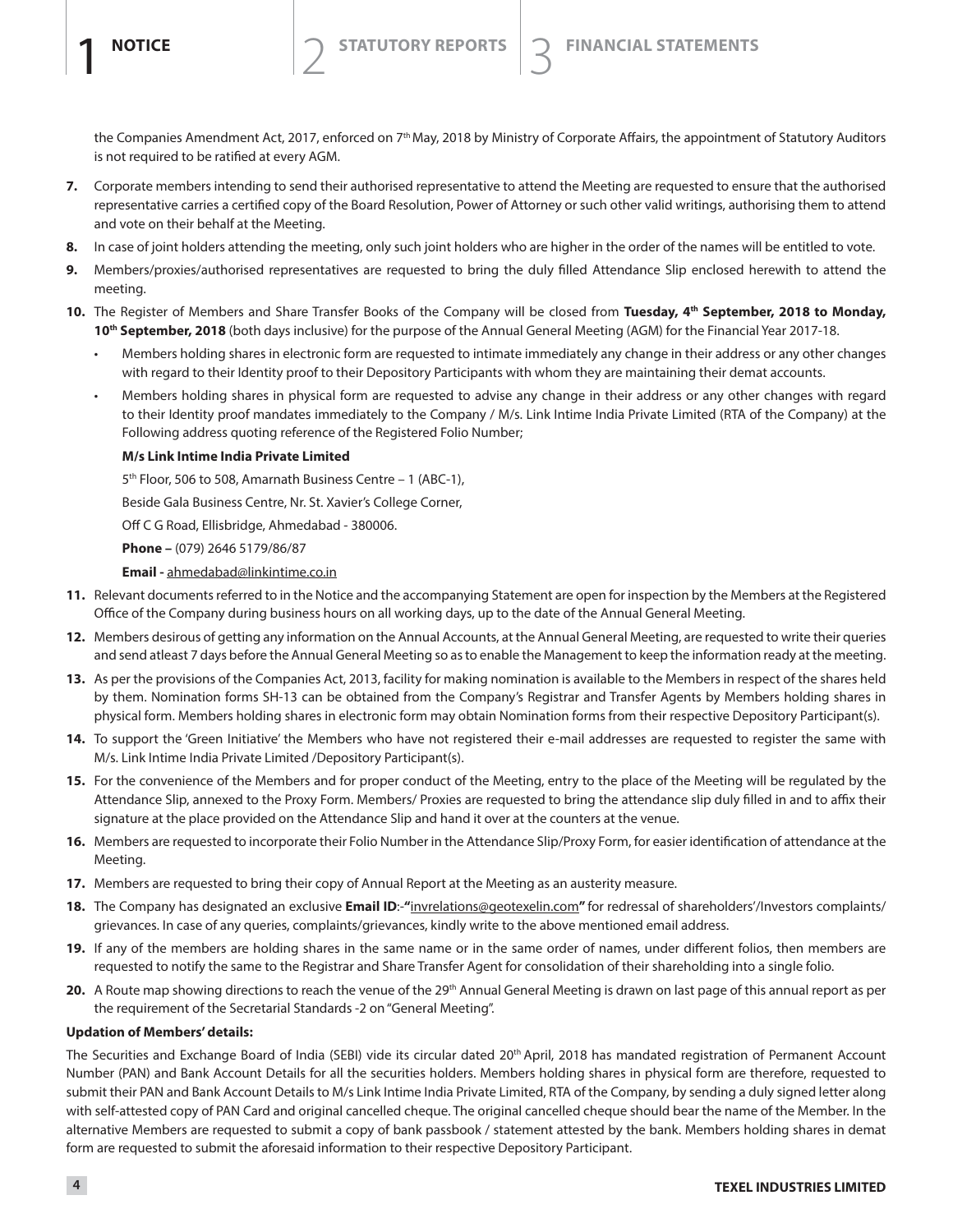

## **Process and manner for voting through electronic means:**

- **1.** In compliance with Section 108 of the Companies Act, 2013, Rule 20 of the Companies (Management and Administration) Rules, 2014, as amended from time to time and Regulation 44 of the Securities and Exchange Board of India (Listing Obligations and Disclosure Requirements) Regulations, 2015 and the Secretarial Standard on General Meetings (SS-2) issued by The Institute of Company Secretaries of India, the Company is pleased to provide to its Members the facility to cast their votes electronically, through e-voting services provided by Central Depository Services Limited ("CDSL"), on resolutions set forth in this Notice. The Members may cast their votes using an electronic voting system from a place other than the venue of the Annual General Meeting ("remote e-voting"). Instructions for remote e-voting are given herein below. The Resolutions passed by remote e-voting are deemed to have been passed as if they have been passed at the Annual General Meeting.
- **2.** The facility for voting through ballot paper shall be made available at the Annual General Meeting and the Members attending the meeting who have not cast their vote by remote e-voting shall be able to exercise their right at the Annual General Meeting.
- **3.** The Members who have cast their vote by remote e-voting prior to the Annual General Meeting may also attend the meeting but shall not be entitled to cast their vote again.
- **4.** Members whose names are recorded in the Register of Members or in the Register of Beneficial Owners are maintained by the Depositories as on the Cut-off date of **Monday, 3rd September, 2018**, shall be entitled to avail the facility of remote e-voting as well as voting at the ensuing Annual General Meeting. Any recipient of the Notice, who has no voting rights as on the Cut-off date, shall treat this Notice as intimation only.
- **5.** A person who has acquired the shares and has become a member of the Company after the dispatch of the Notice of the AGM and prior to the Cut-off date i.e. Monday, 3<sup>rd</sup> September, 2018, shall be entitled to exercise his/her vote either electronically i.e. remote e-voting or through the Ballot Paper at the ensuing Annual General Meeting by following the procedure mentioned in this part.
- **6.** The voting period begins on **Thursday, 6th September, 2018 (9:00 a.m.) to Sunday, 9th September, 2018 (5.00 p.m.)**. During this period, the shareholders of the Company, holding shares either in physical form or in dematerialized form, as on the cut-off date of Monday, 3<sup>rd</sup> September, 2018, may cast their vote electronically. The e-Voting module shall be disabled for voting thereafter.
- **7.** Once the vote on a resolution is cast by the shareholder, the shareholder shall not be allowed to change it subsequently.
- **8.** The voting rights of the members shall be in proportion of their shares to the paid up equity share capital of the Company as on the Cut-off date of Monday, 3<sup>rd</sup> September, 2018.
- **9. M/s D. A. Rupawala & Associates, Charted Accountants, Ahmedabad**, has been appointed as the Scrutinizer to scrutinize the remote e-Voting process as well as the voting through Ballot paper at the ensuing Annual General Meeting, in a fair and transparent manner.
- **10.** The Scrutinizer shall immediately, after the conclusion of voting at ensuing Annual General Meeting, will first count the votes cast at the ensuing Annual General Meeting, thereafter unblock the votes cast through Remote e-voting in the presence of at least two witnesses not in the employment of the Company. The Scrutinizer shall, submit a Scrutinizer's report of the total votes cast in favour or against, if any, to the Chairman or a person authorized by him in writing who shall countersign the same and declare the results of the voting forthwith, within 48 hours of conclusion of the Annual General Meeting.
- 11. The Results declared along with the Scrutinizer's Report shall be placed on the website of CDSL "www.cdslindia.com" and on the website of the Company **"**www.geotexelin.com**"**, within 48 hours after the conclusion of the 29th AGM of the Company and shall also be communicated to the Stock Exchanges where the shares of the Company are listed.

The process and manner for remote e-voting is as under:

- **a)** The shareholders should log on to the e-voting website **"**www.evotingindia.com**"**
- **b)** Click on "Shareholders".
- **c)** Now Enter your User ID
	- a. For CDSL: 16 digits beneficiary ID,
	- b. For NSDL: 8 Character DP ID followed by 8 Digits Client ID
	- c. Members holding shares in Physical Form should enter Folio Number registered with the Company.
- **d)** Next enter the Image Verification as displayed and Click on Login.
- **e)** If you are holding shares in demat form and had logged on to "www.evotingindia.com" and voted on an earlier voting of any Company, then your existing password is to be used.

## **29th Annual Report 2017-18 5**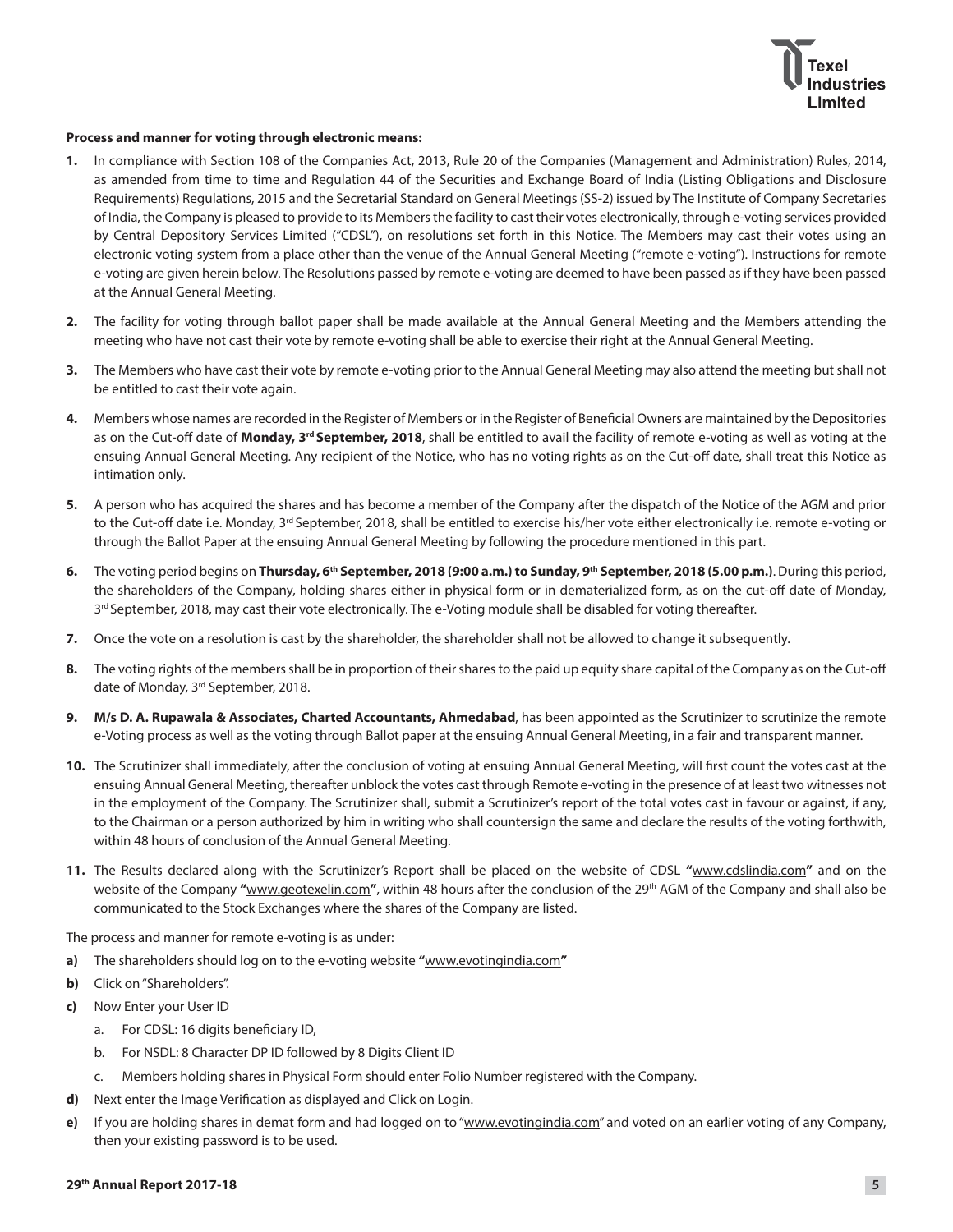f) If you are a first time user follow the steps given below:

|                                                 | For Members holding shares in Demat Form and Physical Form                                                                                                                                                                                                                                                                                                       |
|-------------------------------------------------|------------------------------------------------------------------------------------------------------------------------------------------------------------------------------------------------------------------------------------------------------------------------------------------------------------------------------------------------------------------|
| <b>PAN</b>                                      | Enter your 10 digit alpha-numeric PAN issued by Income Tax Department (Applicable for both demat<br>shareholders as well as physical shareholders)<br>Members who have not updated their PAN with the Company/Depository Participant are requested to use<br>the sequence number which is printed on Postal Ballot / Attendance Slip indicated in the PAN Field. |
| Dividend Bank Details<br>or Date of Birth (DOB) | Enter the Dividend Bank Details or Date of Birth (in dd/mm/yyyy format) as recorded in your demat account or<br>in the Company records in order to login.<br>If both the details are not recorded with the depository or Company please enter the member id / folio<br>number in the Dividend Bank details field as mentioned in instruction (d).                |

- g) After entering these details appropriately, click on "SUBMIT" tab.
- h) Members holding shares in physical form will then directly reach the Company selection screen. However, members holding shares in demat form will now reach 'Password Creation' menu wherein they are required to mandatorily enter their login password in the new password field. Kindly note that this password is to be also used by the demat holders for voting for resolutions of any other Company on which they are eligible to vote, provided that Company opts for e-voting through CDSL platform. It is strongly recommended not to share your password with any other person and take utmost care to keep your password confidential.
- i) For Members holding shares in physical form, the details can be used only for e-voting on the resolutions contained in this Notice.
- $j)$ Click on the EVSN for the relevant Company on which you choose to vote.
- k) On the voting page, you will see "RESOLUTION DESCRIPTION" and against the same the option "YES/NO" for voting. Select the option YES or NO as desired. The option YES implies that you assent to the Resolution and option NO implies that you dissent to the Resolution.
- $\mathbf{I}$ Click on the "RESOLUTION FILE LINK" if you wish to view the entire Resolution details.
- m) After selecting the resolution you have decided to vote on, click on "SUBMIT". A confirmation box will be displayed. If you wish to confirm your vote, click on "OK", else to change your vote, click on "CANCEL" and accordingly modify your vote.
- Once you 'CONFIRM' your vote on the resolution, you will not be allowed to modify your vote. n)
- You can also print the vote done by you by clicking on "Click here to print" option on the Voting page. o)
- If a demat account holder has forgotten the login password then Enter the User ID and the image verification code and click on Forgot p) Password & enter the details as prompted by the system.
- Shareholders can also use Mobile app "m Voting" for e voting. m Voting app is available on Apple, Android and Windows based Mobile.  $\alpha$ ) Shareholders may log in to m - Voting using their e voting credentials to vote for the company resolution(s).

## **Note for Non - Individual Shareholders and Custodians:**

- Non-Individual shareholders (i.e. other than Individuals, HUF, NRI etc.) and Custodian are required to log on to www.evotingindia.com and register themselves as Corporates.
- A scanned copy of the Registration Form bearing the stamp and sign of the entity should be emailed to helpdesk.evoting@cdslindia.com.  $\bullet$
- After receiving the login details a compliance user should be created using the admin login and password. The Compliance user would be able to link the account(s) for which they wish to vote.
- The list of accounts linked in the login should be e-mailed to helpdesk.evoting@cdslindia.com and on approval of the accounts they would be able to cast their vote.
- A scanned copy of the Board Resolution and Power of Attorney (POA) which they have issued in favour of the Custodian, if any, should be uploaded in PDF format in the system for the scrutinizer to verify the same.

In case you have any queries or issues regarding e-voting, you may refer the Frequently Asked Questions (FAQs) and e-voting manual available at "www.evotingindia.com" under help Section or write an email to "helpdesk.evoting@cdslindia.com".

## For and on behalf of the Board

 $Sd$ (Mr. Shailesh Ramniklal Mehta) **Managing Director** DIN-01457666

Place: Mumbai Date: 31<sup>st</sup> July, 2018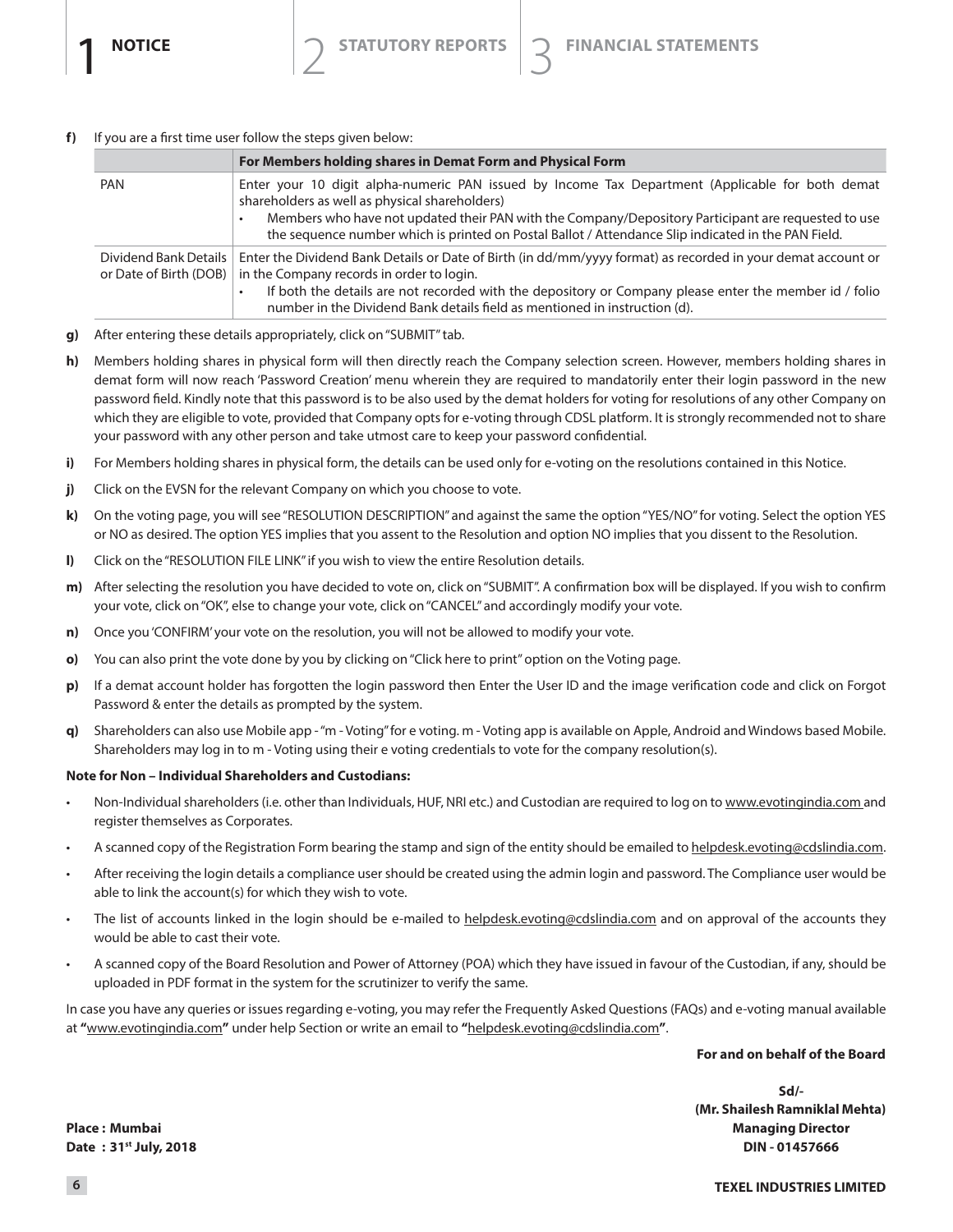

## **ANNEXURE- A TO THE NOTICE**

## **Details of the Directors seeking appointment/re-appointment at the forthcoming Annual General Meeting**

## **[Pursuant to Regulations 26(4) and 36(3) of the SEBI (Listing Obligations and Disclosure Requirements) Regulations, 2015 and Secretarial Standard on General Meetings]**

## **PROFILE OF MR. NARESH RAMNIKLAL MEHTA:**

Mr. Naresh Mehta (55) was appointed as a Member of the Board with effect from 2nd August, 1989. He holds a Masters of Science from U.S.A in Plastic Engineering and has rich and varied experience of 21 years in the Plastic Engineering Industry.

## **Particulars of experience, attributes or skills that qualify the candidate for Board membership:**

Mr. Naresh Mehta has demonstrated executive leadership and he has provided valuable insights and perspectives to the Boards deliberations on complex financial and operational issues. His unique insights with respect to regulatory and policy matters, compliance and internal controls has strengthened the Board's collective knowledge, capabilities and experience.

## **Board Meeting Attendance:**

During the year, Mr. Naresh Mehta attended one out of the Four Board Meetings held.

**Bodies Corporate (other than Texel Industries Limited) in which Mr. Naresh Mehta holds Directorships and Committee memberships:** Nil

## **Chairperson of Board Committees:**

Nil

### **Member of Board Committees:**

Nomination and Remuneration Committee

## **Disclosure of Relationship inter-se between Directors, Manager and other Key Managerial Personnel:**

There is a inter-se relationship between Mr. Naresh Mehta and Mr. Shailesh Mehta, Managing Director of the Company.

## **Shareholding in the Company**

Mr. Naresh Mehta holds 99801 equity shares of the Company as on date of this Notice and belongs to the promoter group of the Company.

## **For and on behalf of the Board**

**Sd/- (Mr. Shailesh Ramniklal Mehta) Place : Mumbai Managing Director Managing Director Date : 31st July, 2018 DIN - 01457666**

## **Registered Office:**

Block No. 2106, Santej - Khatraj Road, Nr. Shah Alloys Limited, Village Santej, Tal: Kalol, Dist: Gandhinagar - 382721, Gujarat **Tel:** +91 8980026110, 8980026220 **CIN:** L29100GJ1989PLC012576 **Website: www.geotexelin.com Email: finance@geotexelin.com**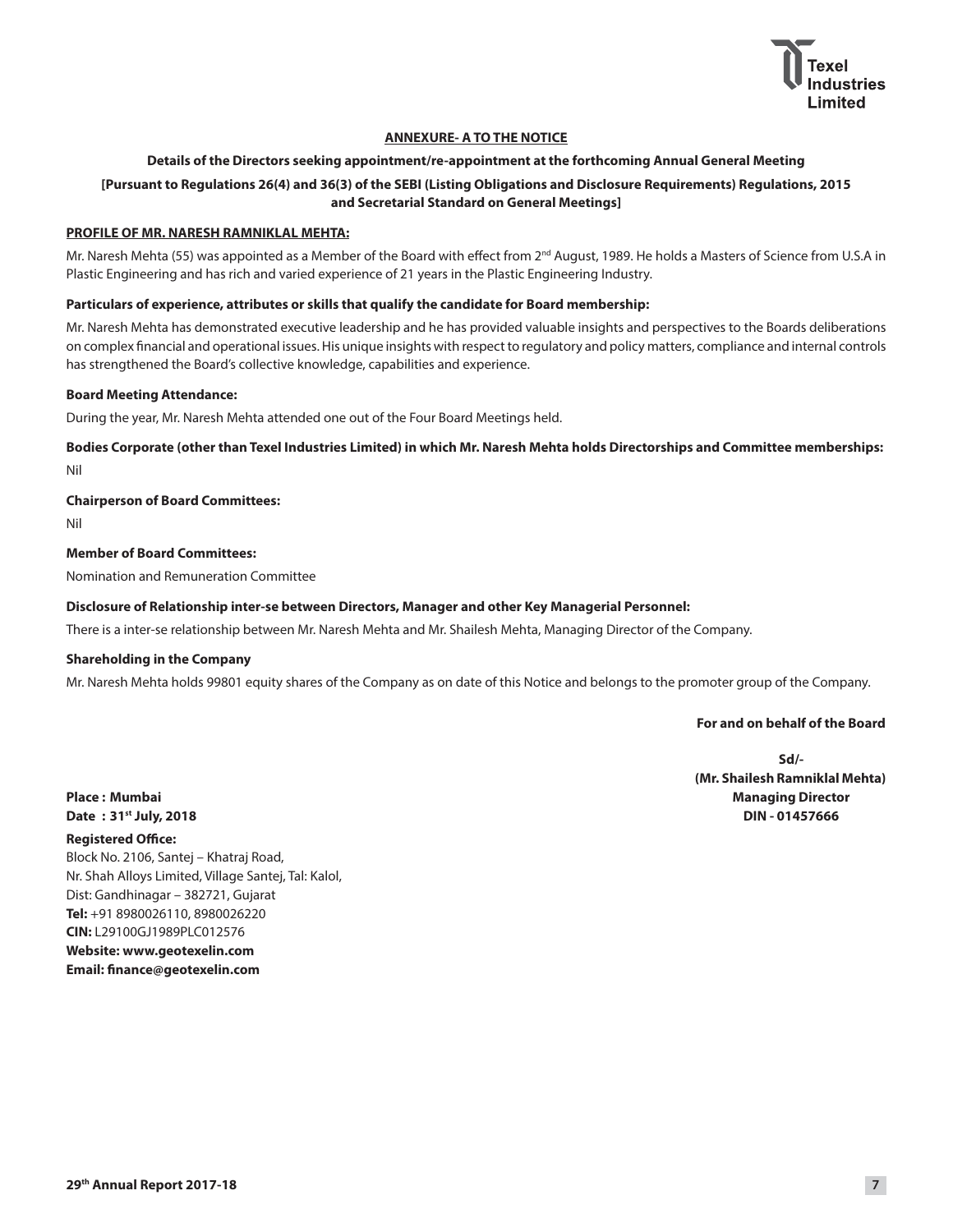

|                            | <b>TEXEL INDUSTRIES LIMITED</b><br>(CIN:- L29100GJ1989PLC012576)<br>Regd. Office: Block No.2106, Santej Khatraj Road, Near Shah Alloys Limited, Village Santej, Tal. Kalol, Dist. Gandhinagar-382721, Gujarat                                                                                                                                                                                                                                                            |            |                             |
|----------------------------|--------------------------------------------------------------------------------------------------------------------------------------------------------------------------------------------------------------------------------------------------------------------------------------------------------------------------------------------------------------------------------------------------------------------------------------------------------------------------|------------|-----------------------------|
|                            | <b>Attendance Slip</b><br>(To be presented at entrance)<br>29th Annual General Meeting to be held on Monday, 10th September, 2018                                                                                                                                                                                                                                                                                                                                        |            |                             |
| Reg. Folio/DP & Client No. |                                                                                                                                                                                                                                                                                                                                                                                                                                                                          |            |                             |
| No .of Shares Held         |                                                                                                                                                                                                                                                                                                                                                                                                                                                                          |            |                             |
| Member's Name: __          | ,我们也不会有什么。""我们的人,我们也不会有什么?""我们的人,我们也不会有什么?""我们的人,我们的人,我们的人,我们的人,我们的人,我们的人,我们的人,我                                                                                                                                                                                                                                                                                                                                                                                         |            |                             |
| <b>Proxy's Name:</b>       | and the control of the control of the control of the control of the control of the control of the control of the                                                                                                                                                                                                                                                                                                                                                         |            |                             |
|                            | I certify that I am a registered Shareholder/Proxy for the registered shareholder of the Company. I hereby record my presence at the 29 <sup>th</sup> Annual<br>General Meeting of the Company on Monday, 10 <sup>th</sup> September, 2018 at 10.00 a.m. at Block No.2106, Santej Khatraj Road, Near Shah Alloys<br>Limited, Village Santej, Tal. Kalol, Dist. Gandhinagar - 382721, Gujarat.                                                                            |            |                             |
|                            | Note: 1. Please fill this attendance slip and hand it over at the entrance of the Hall.<br>2. Members/Proxy Holders/Authorised Representatives are requested to show their Photo ID Proof for attending the Meeting.<br>3. Authorized Representatives of Corporate members shall produce proper authorization issued in their favour.<br>$ \rightarrow$ $-$                                                                                                              | $\times -$ | Member's/ Proxy's Signature |
|                            | <b>TEXEL INDUSTRIES LIMITED</b><br>(CIN:- L29100GJ1989PLC012576)<br>Regd. Office: Block No.2106, Santej Khatraj Road, Near Shah Alloys Limited, Village Santej, Tal. Kalol, Dist. Gandhinagar-382721, Gujarat                                                                                                                                                                                                                                                            |            |                             |
|                            | Form No. MGT-11<br><b>Proxy Form</b><br>(Pursuant to Section 105(6) of the Companies Act, 2013 and rules 19(3) of the Companies (Management and Administration) Rules, 2014)                                                                                                                                                                                                                                                                                             |            |                             |
|                            |                                                                                                                                                                                                                                                                                                                                                                                                                                                                          |            |                             |
| Registered address         |                                                                                                                                                                                                                                                                                                                                                                                                                                                                          |            |                             |
| E-mail Id                  | <u> 1980 - An Aonaichte ann an Comhair ann an Comhair ann an Comhair ann an Comhair ann an Comhair ann an Comhair </u>                                                                                                                                                                                                                                                                                                                                                   |            |                             |
|                            |                                                                                                                                                                                                                                                                                                                                                                                                                                                                          |            |                             |
|                            |                                                                                                                                                                                                                                                                                                                                                                                                                                                                          |            |                             |
|                            |                                                                                                                                                                                                                                                                                                                                                                                                                                                                          |            |                             |
| 2)                         | and the state of the contract of the contract of the contract of the contract of the contract of the contract of the contract of the contract of the contract of the contract of the contract of the contract of the contract                                                                                                                                                                                                                                            |            |                             |
|                            | 3) $\overline{\phantom{a}}$ $\overline{\phantom{a}}$ $\overline{\phantom{a}}$ $\overline{\phantom{a}}$ $\overline{\phantom{a}}$ $\overline{\phantom{a}}$ $\overline{\phantom{a}}$ $\overline{\phantom{a}}$ $\overline{\phantom{a}}$ $\overline{\phantom{a}}$ $\overline{\phantom{a}}$ $\overline{\phantom{a}}$ $\overline{\phantom{a}}$ $\overline{\phantom{a}}$ $\overline{\phantom{a}}$ $\overline{\phantom{a}}$ $\overline{\phantom{a}}$ $\overline{\phantom{a}}$ $\$ |            |                             |

and whose signature(s) are appended below, as my/ our proxy to attend and vote (on a poll) for me/us and on my/behalf at the 29<sup>th</sup> Annual General Meeting of the Company to be held on Monday, 10<sup>th</sup> September, 2018 at 10.00 a.m. at Block No.2106, Santej Khatraj Road, Near Shah Alloys Limited, Village Santej, Tal. Kalol, Dist. Gandhinagar - 382721, Gujarat and at any adjournment thereof in respect of such resolutions as are indicated below:

⋇

⋇

⋇